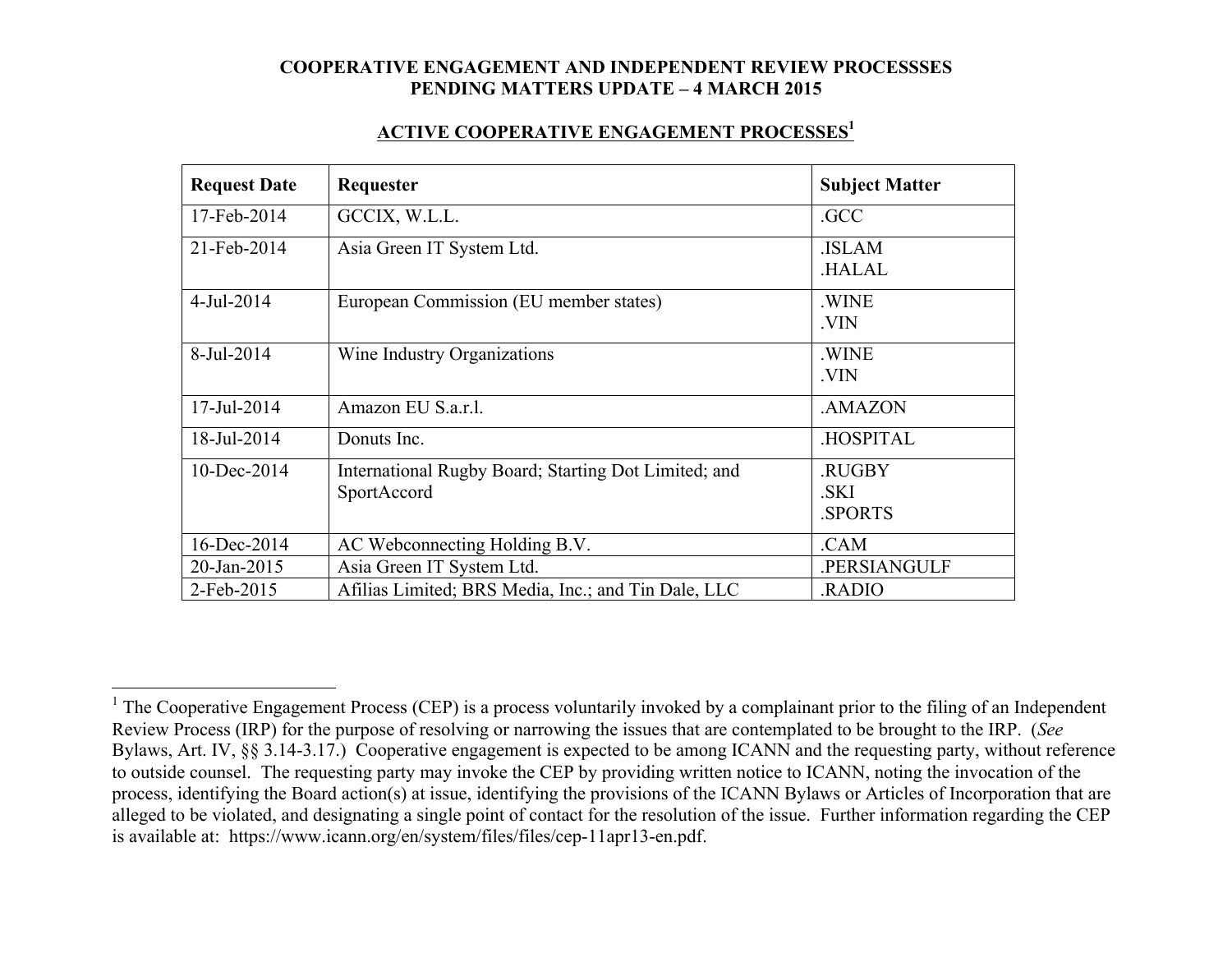# **ACTIVE INDEPENDENT REVIEW PROCESSES<sup>2</sup>**

| <b>Request</b><br>Date | Requester                                                                                     | <b>Subject Matter</b> | <b>Status</b>                                                                                                                                                                                                 |
|------------------------|-----------------------------------------------------------------------------------------------|-----------------------|---------------------------------------------------------------------------------------------------------------------------------------------------------------------------------------------------------------|
| 24-Oct-2013            | DotConnectAfrica Trust<br>https://www.icann.org/resources/p<br>ages/dca-v-icann-2013-12-11-en | <b>AFRICA</b>         | Panel Selection: The original Panel was confirmed on<br>10 April 2014. Following withdrawal of one of the<br>three panelists for personal reasons, a replacement<br>panelist was confirmed on 5 January 2015. |
|                        |                                                                                               |                       | Written Submissions: Written submissions are posted<br>at https://www.icann.org/resources/pages/dca-v-icann-<br>2013-12-11-en.<br>Hearing(s): A hearing has been scheduled for $22-23$<br>May 2015.           |

<sup>&</sup>lt;sup>2</sup> The Independent Review Process (IRP) is a process by which any person materially affected by a decision or action by the Board that he or she asserts is inconsistent with the Articles of Incorporation or Bylaws may submit a request for independent review of that decision or action. (*See* Bylaws, Art. IV, § 3.) In order to be materially affected, the person must suffer injury or harm that is directly and causally connected to the Board's alleged violation of the Bylaws or the Articles of Incorporation, and not as a result of third parties acting in line with the Board's action. Further information regarding the IRP is available at: https://www.icann.org/resources/pages/mechanisms-2014-03-20-en.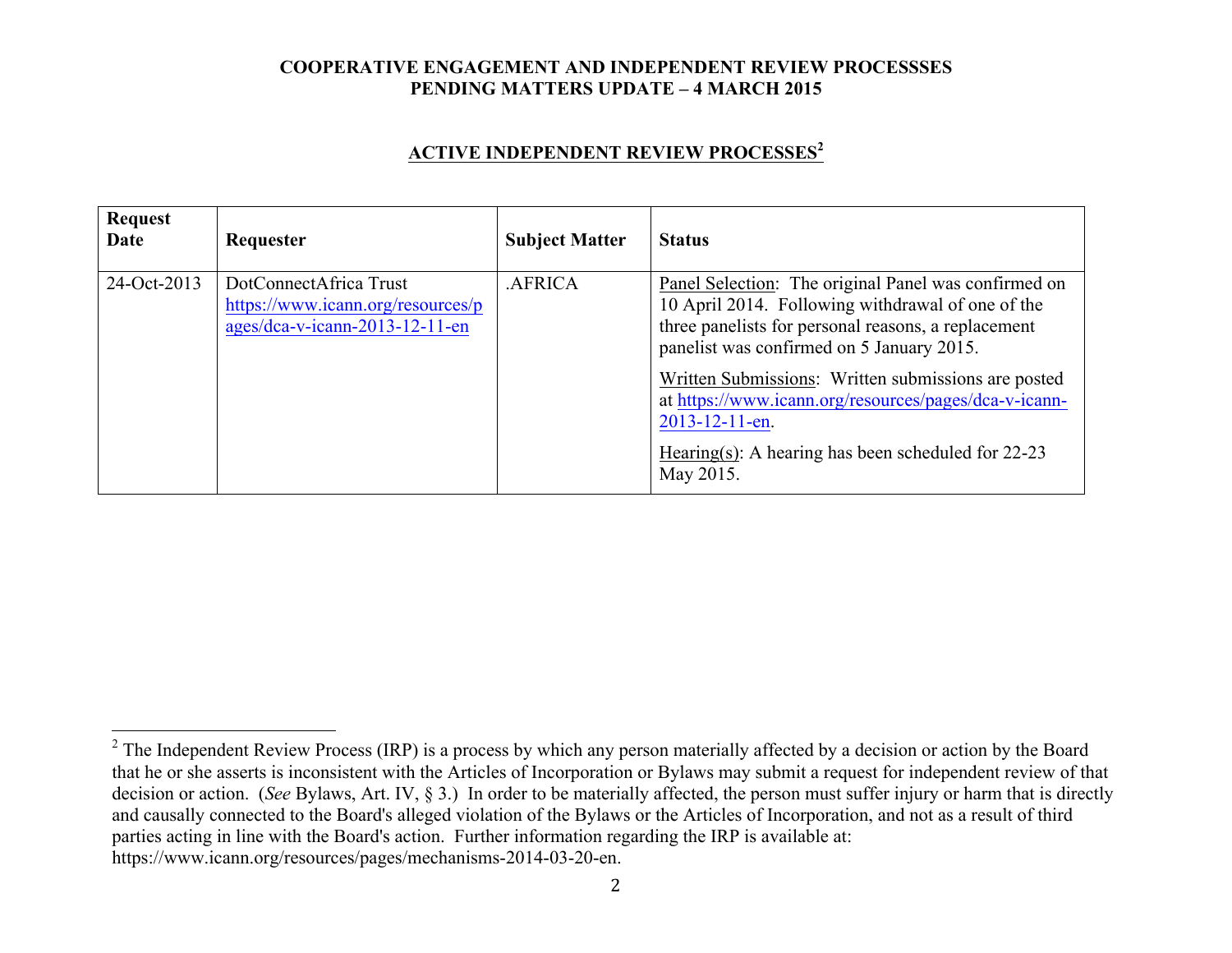| <b>Request</b><br><b>Date</b> | Requester                                                                                  | <b>Subject Matter</b> | <b>Status</b>                                                                                                                                     |
|-------------------------------|--------------------------------------------------------------------------------------------|-----------------------|---------------------------------------------------------------------------------------------------------------------------------------------------|
| 18-Mar-2014                   | Booking.com<br>https://www.icann.org/resources/p<br>ages/booking-v-icann-2014-03-25-<br>en | .HOTELS               | Panel Selection: The Panel was confirmed on 1 August<br>2014.                                                                                     |
|                               |                                                                                            |                       | Written Submissions: Written submissions are posted<br>at https://www.icann.org/resources/pages/booking-v-<br>icann-2014-03-25-en                 |
|                               |                                                                                            |                       | Hearing(s): IRP hearing took place on 10 December<br>2014.                                                                                        |
|                               |                                                                                            |                       | Determination(s): IRP Panel's Final Declaration issued<br>on 3 March 2015.                                                                        |
| 11-Jun-2014                   | Vistaprint Limited<br>https://www.icann.org/resources/p                                    | .WEBS                 | Panel Selection: The full Panel was confirmed on 13<br>January 2015.                                                                              |
|                               | ages/vistaprint-v-icann-2014-06-<br>$19$ -en                                               |                       | Written Submissions: Written submissions are posted<br>at https://www.icann.org/resources/pages/vistaprint-v-<br>icann-2014-06-19-en              |
|                               |                                                                                            |                       | Hearing(s): Procedural hearing took place on $26$<br>January 2015; IRP hearing date to be determined.                                             |
| 17-Jul-2014                   | Merck KGaA<br>https://www.icann.org/resources/p<br>ages/merck-v-icann-2014-07-22-          | .MERCK<br>.MERCKMSD   | Panel Selection: The parties have each selected a<br>panelist; the ICDR in process of appointing third<br>panelist in accordance with Rule 12(3). |
|                               | en                                                                                         |                       | Written Submissions: Written submissions are posted<br>at https://www.icann.org/resources/pages/merck-v-<br>icann-2014-07-22-en                   |
|                               |                                                                                            |                       | Hearing(s): None set; pending full Panel confirmation.                                                                                            |